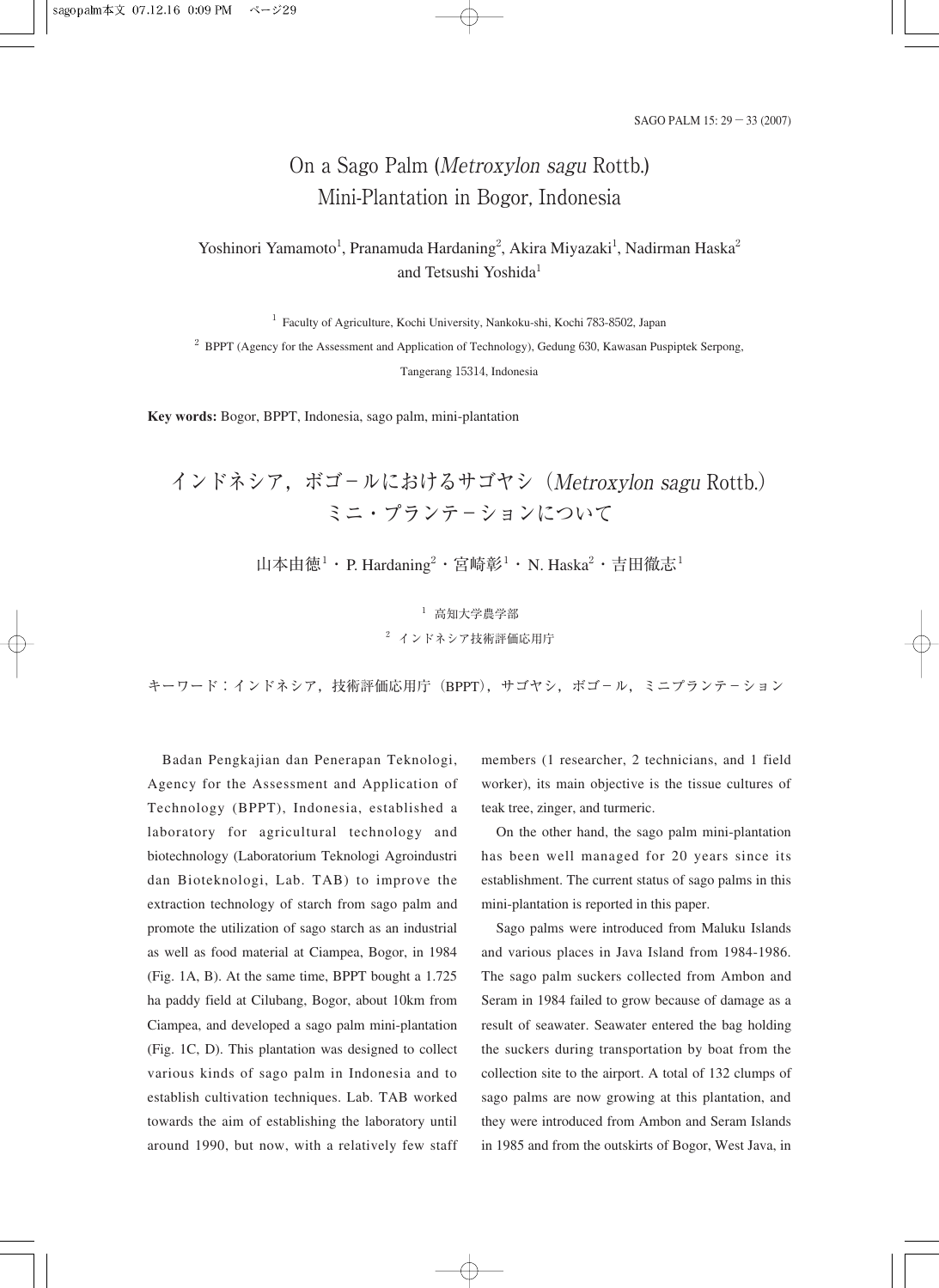

**Fig. 1.** Laboratory for agricultural technology and biotechnology (Lab. TAB) and sago palm mini-plantation of BPPT.

A: Signboard of Lab. TAB of BPPT at Ciampea, Bogor.

B: Inside of Lab. TAB;rs: rotary sieve for sago starch extraction; st: sedimentation tank of sago starch.

C: Overview of sago palm mini-plantation of BPPT at Cilubang, Bogor.

D: Sago palms growing in a sago palm mini-plantation.

1984 (Fig. 2). The area of sago palm planted is 1.425 ha, with a planting density of 10 m  $\times$  10 m. All palms, except for one introduced from Ambon Island, are of the non-spiny type, i.e., Molat (Yamamoto 1999). The sago palms in this plantation had been utilized as the materials for tissue culture research at Lab. TAB until around 1990. Weeding, removal of dead leaves, and sucker thinning twice a year have been performed since the plantation establishment, but fertilization at a rate of 1 kg urea per clump every 6 months was halted in 1989 due to financial problems, although irregular fertilization is still practiced. When we visited the plantation in early September 2006, the plantation was clear of weeds. Occasional empty clumps, with the remains of harvested palms and palms with flowering and fruiting, were observed. The following studies were conducted on this plantation on Sept. 2, 2004.

#### **Materials and Methods**

The maximum plant height of a clump, estimated age (years after emergence of a sucker) of each palm, and trunk height and diameter of trunk-formed palms were measured on 29 (Clump No. 1-29) and 21 clumps (Clump No. 30-50) in plots A and B, shown in Fig. 2. The clumps were numbered from the southwest to the northeast side. Planting rows were around 10 m in each plot. The trunk diameter was measured for palms with a trunk height of  $\geq 3$  m at breast height. The SPAD (SPAD-502, Minolta, Co.) values at the central portion of the middle leaflets of the lowest healthy living leaf were also measured on 9 and 11 three-year-old palms randomly selected in plots A and B, respectively.

### **Results and Discussion**

The land of this plantation slopes slightly from the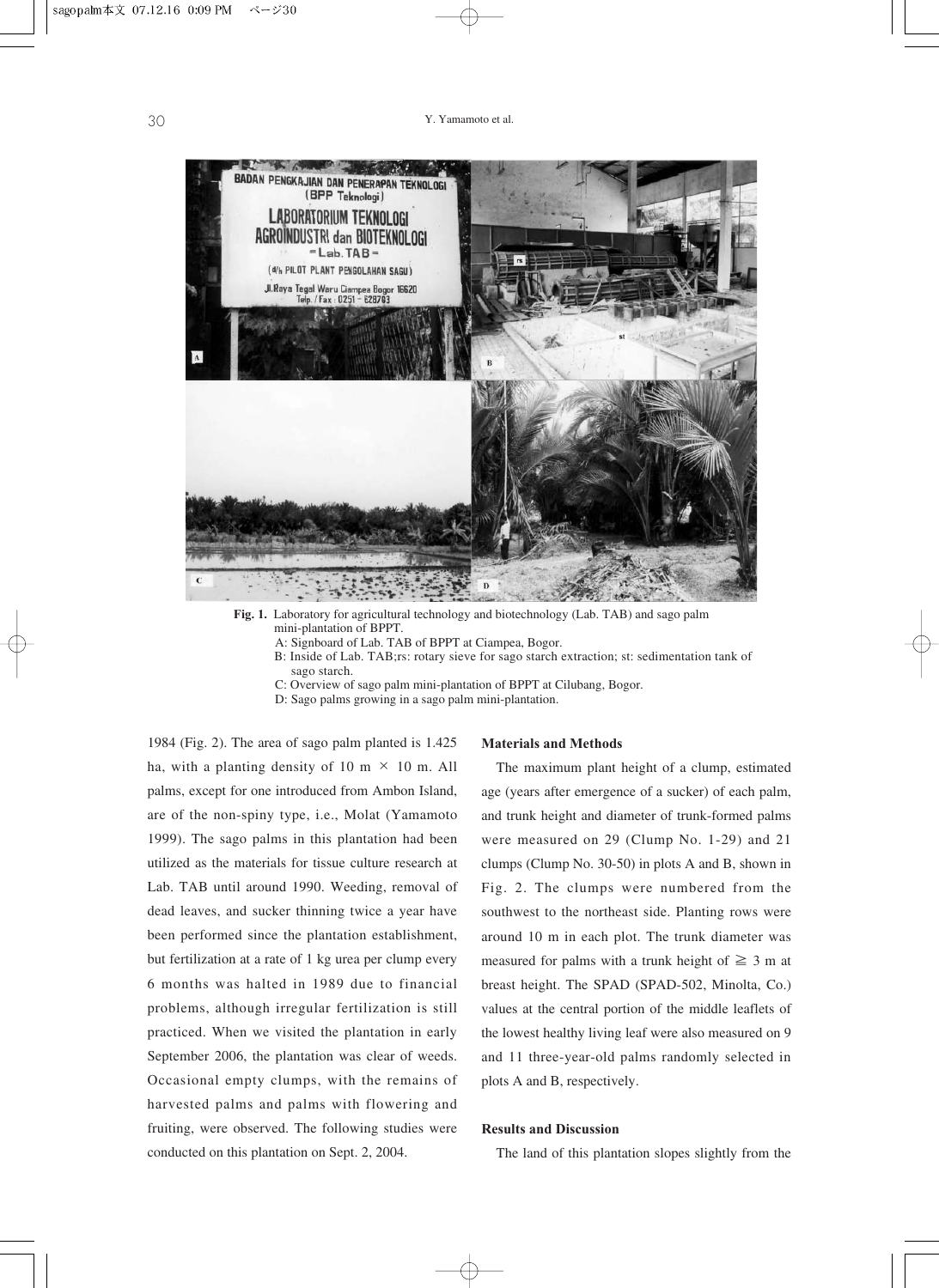

**Fig. 2.** Outline of a sago palm mini-plantation in Bogor, Indonesia.

southeast to the northeast, and the northeast is under swampy or lightly flooded conditions (Fig. 2). The occurrence of an empty clump was not affected by location in either plot. The percentage of empty clumps among the 50 clumps measured was 16% (8 clumps). The maximum palm height of the clump ranged from 2-15 m, with an average of 9.1 m in plot A and 10.9 m in plot B (Fig. 3), and less than 9 m and 10 m of rosette stage clumps could be observed in plots A and B, respectively. According to information from plantation staff, the trunk formation stage was estimated to be about 5 years after sucker emergence, which coincides with the reported values (Yamamoto 1998). The percentage of trunk-formed clumps was

higher in plot B (76%) than in plot A (56%). The maximum number of trunk-formed palms per clump was only 2 in both plots, and the average number of trunk-formed palms per clump was 0.8 and 0.9 in plots A and B, respectively (Fig. 4). The average



**Fig. 3.** Maximum palm height of clumps in plot A (clump Nos. 1-29) and plot B (clump Nos. 30-50). Clump Nos.10, 15, 22, and 24 in plot A and Nos. 37, 43, 46, and 50 in plot B were dead and empty. Refer to Fig. 2.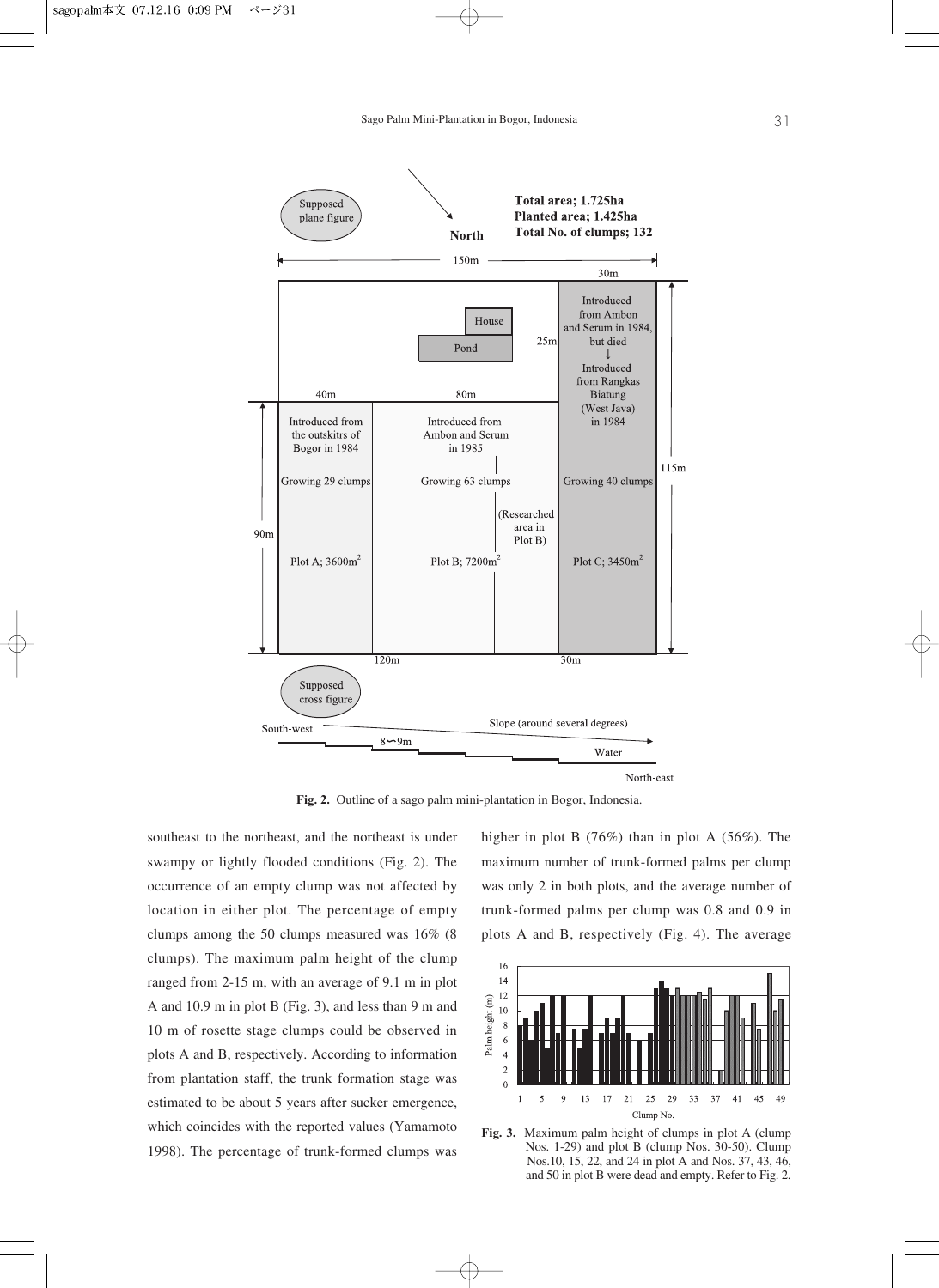

**Fig. 4.** Number of trunk-formed palms in plot A (clump Nos. 1-29) and in plot B (clump Nos. 30-50). Refer to Figs. 2 and 3.



**Fig. 5.** Number of palms at the rosette stage of five- (upper), four- (middle), and three-year old (bottom) plants in plot A (clump Nos. 1-29) and in plot B (clump Nos. 30- 50). Refer to Figs. 2 and 3.

number of 5-, 4-, and 3-year-old palms in the rosette stage per clump was 0.4, 2.4, and 1.4 in plot A and 1.1, 2.4, and 2.6 in plot B, respectively (Fig. 5). These results show that the average number of trunk-formed palms per clump was almost the same in plots A and B but that in the rosette stage in 5- and 2-year-old trees was higher in plot B than in plot A. Rosettestage palms younger than 2 years of age were profuse in many clumps, whereas, in clumps, no younger rosette stage palms were observed. These results suggested that a systematic sucker control to promote trunk formation should be adopted at this plantation, although the suckers have been thinned for a long time. Trunks were harvested at a height of 7 m, and this stage was estimated to occur 11-12 years after sucker emergence (Fig. 6). Eleven to 12 years to



**Fig. 6.** Relationship between the estimated palm age and the trunk height.  $\bullet$  Sago palms growing in plot A,  $\circ$  Sago palms growing in plot B (Refer to Fig. 2).





harvest was required, almost the same as the time for sago palms growing on mineral soil and shallow peat soil in Sarawak, Malaysia (Jong 1995, Yamamoto et al. 2003). The trunk diameter of most palms with a trunk height of  $\geq$  3 m ranged from 45-55 cm, and no clear difference was observed between the palms in plots A and B (Fig. 7). The trunk height was not closely correlated with the trunk diameter. A fruitbearing palm in plot A showed the highest trunk height, 6m. The average SPAD value and its CV% were 68.3 and 8.7% and 70.1 and 4.4% in plots A and B, respectively, and no clear difference was observed between the two plots.

Harvested palms yielding about 60 kg dry-starch per palm were sold to a starch-processing factory for cassava at Ciluer, about 20 km from the plantation, at